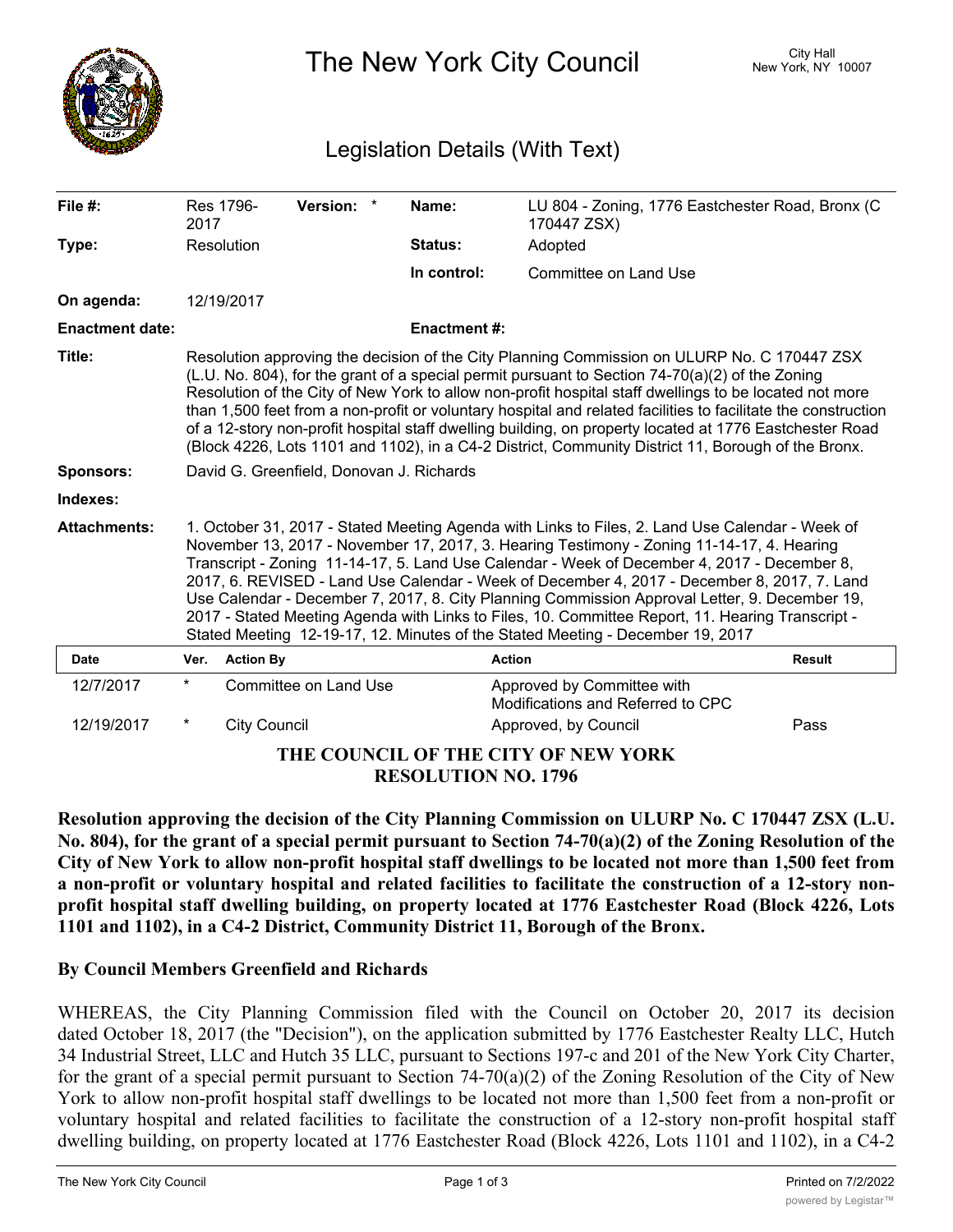## **File #:** Res 1796-2017, **Version:** \*

District, (ULURP No. C 170447 ZSX), Community District 11, Borough of the Bronx (the "Application");

WHEREAS, the Application is related to applications C 170445 ZMX (L.U. No. 802), zoning map amendment to change an M1-1 district to R5, C4-2, and C4-2A districts; and N 170446 ZRX (L.U. No. 803), zoning text amendment to allow non-profit hospital staff dwellings and to designate a Mandatory Inclusionary Housing (MIH) area;

WHEREAS, the Decision is subject to review and action by the Council pursuant to Section 197-d(b)(3) of the City Charter;

WHEREAS, the City Planning Commission has made the findings required pursuant to Section 74-70 of the Zoning Resolution of the City of New York;

WHEREAS, upon due notice, the Council held a public hearing on the Decision and Application on November 14, 2017;

WHEREAS, the Council has considered the land use and environmental implications and other policy issues relating to the Decision and Application; and

WHEREAS, the Council has considered the relevant environmental issues, including the revised environmental assessment statement and negative declaration issued October 13, 2017 (CEQR No. 17DCP165X), which includes an (E) designation to avoid the potential for significant adverse impacts related to hazardous materials, air quality and noise (E-436) (the "Revised Environmental Assessment Statement" and the "Revised Negative Declaration");

## RESOLVED:

The Council finds that the action described herein will have no significant impact on the environment as set forth in the Revised Environmental Assessment Statement and the Revised Negative Declaration.

Pursuant to Sections 197-d and 200 of the City Charter and on the basis of the Decision and Application, and based on the environmental determination and consideration described in this report, C 170447 ZSX), incorporated by reference herein, the Council approves the Decision of the City Planning Commission subject to the following conditions:

1) The property that is the subject of this application (C 170447 ZSX) shall be developed in size and arrangement substantially in accordance with the dimensions, specifications and zoning computations indicated on the following plans, prepared by Newman Architects, filed with this application and incorporated in this resolution:

| Dwg. No.     | Title                        | Last Date Revised |
|--------------|------------------------------|-------------------|
| Z-001.00     | Zoning Analysis Chart        | $5 - 22 - 17$     |
| Z-002.00     | Zoning Analysis              | $5 - 22 - 17$     |
| Z-003.00     | Overall Site Plan Zoning Lot | $5 - 22 - 17$     |
| $A - 001.00$ | Site Plan                    | $5 - 22 - 17$     |